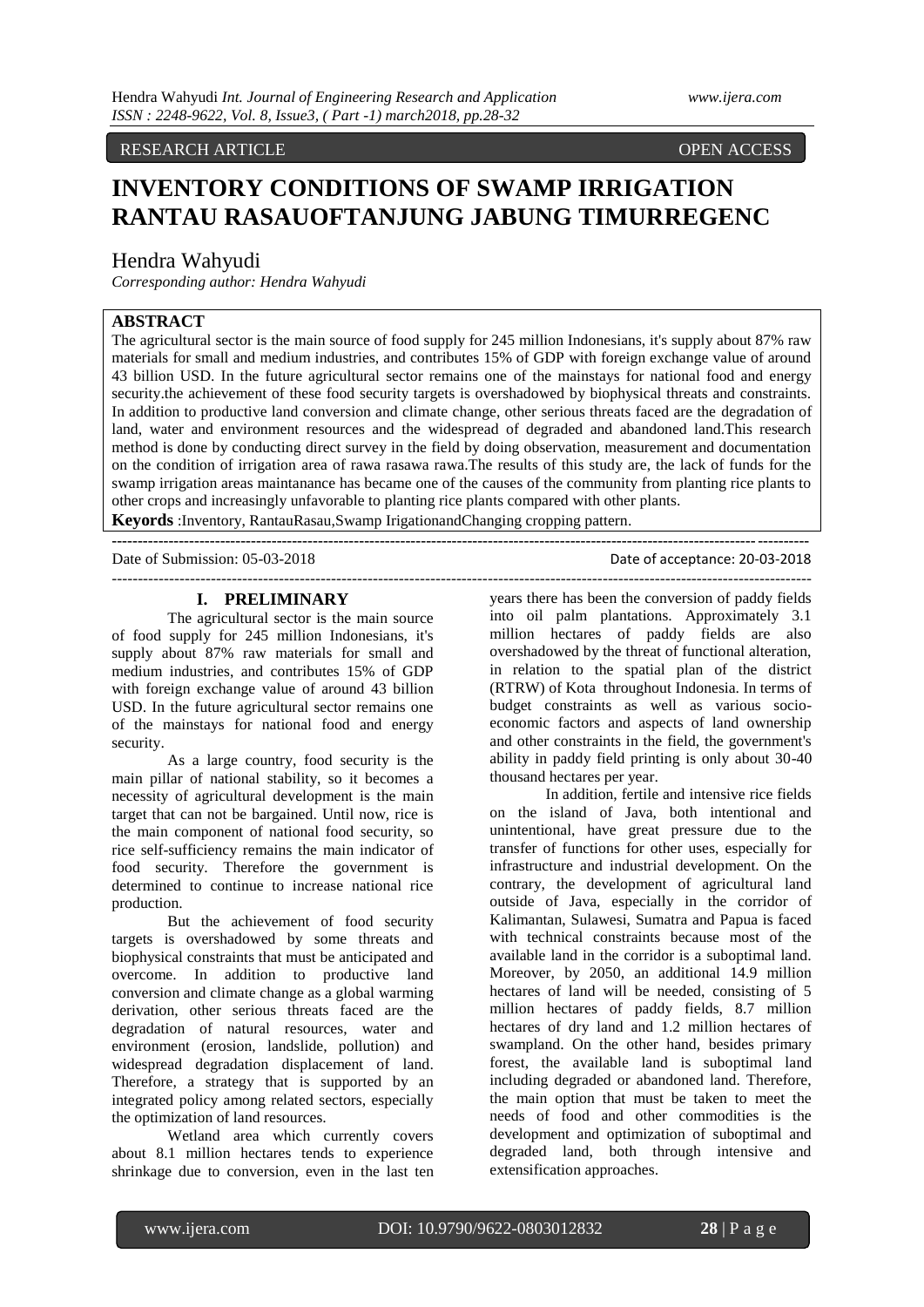Suboptimal land that is the main reserve for the future naturally has low productivity with various constraints due to inherent factors (soil, parent material) and external factors due to extreme climates, including degraded land due to unwise exploitation.

In addition to aspects of the aspects mentioned above, is also determined by the coordination system, cooperation and synergy between ministry programs and related institutions such as Forestry, PUPR, Transmigration and Domestic Affairs and Government and Private / State Owned / BUMN.

# **II. THEORETICAL BASIS**

Hydrotopography is the relationship between ground level and water level elevation so that this hydrotopography is the basis for water management and planning in tidal areas (Suryadi, 1996)

The hydrotopography in the tidal swamp area can be grouped into four categories as follows:

# 1. **Category A**

The land is inundated  $> 4$  -5 times per full pairs cycle, both in the rainy season and dry season.

# **1. Category B**

The land inundated  $> 4 - 5$  times per fulltime cycle, in most rainy seasons.

#### 3. **Category C**

The land inundated <4 - 5 times per cycle of full tide, there are effects of tidal on ground water.

# **2. Category D**

The land has never been inundated by large tides. No tidal effect on groundwater.

For more details can be seen in Figure 1. Below



**Figure 1.** Classification of swamp hydrotopgraphy

However, if the review of the water system is compared to the hydrotopography of the tidal swamp area, the flood water in the tidal swamp area can be divided into four types (Ananto, et al, 1998) ie the overflow type A, B, C and D. This overflow classification occurs at during spring tide and neap tide for more details can be seen in Table 2.below

| Type of<br>inundation | <b>Information</b>                                                                                                     |  |  |
|-----------------------|------------------------------------------------------------------------------------------------------------------------|--|--|
| <b>Type A</b>         | The land is always inundated by the tide of spring tide and neap tide                                                  |  |  |
| <b>Type B</b>         | The land is flooded only by the tide of spring tide but not inundated<br>neaptide or daily tides                       |  |  |
| Type C                | The land is not inundated by the large tides but groundwater is at a<br>depth less than 50 cm from the soil surface    |  |  |
| Type D                | The land is not inundated by the large tides but groundwater is at a<br>depth of mare than 50 cm from the soil surface |  |  |

Source : Anantoet al (1998)

**Table 2.** Clasification of Land Inundated Tidal are natural events that occur as a result of the pulling force between celestial bodies, the attraction of the sun and the moon to the earth being the cause of the lifting of the seawater (Department of Public Works, 1995). Tidal conditions can be explained as follows:

- 1. Spring Tide is the highest tidal condition, this is because the moon is between the earth and the sun in a straight line so that the pull force reinforce each other.
- 2. Neap Tide is a condition of the moon's earth connecting line perpendicular to the earth of the sun so that the highest ebb and lowest tide occurs.
- 3. Semi Diurnal Tide is a condition of the earth liaison line of the moon to form an angle of  $90^0$  against the axis of rotary earth so that the surface of the earth facing the moon occurred double pairs daily.
- 4. Diurnal Tide is a condition of the moon's lunar line is not perpendicular to the axis of the earth so that the earth's surface facing the moon occurs single daily pairs.

Drainability is a possibility that the groundwater level can be lowered at a certain elevation during the planting period. Drainability can be classified into three categories:

- 1. Shallow drainability (<30 cm) if groundwater can be lowered <30 cm below surface. This condition is an obstacle to the development of crops or perennials because it requires aeration in its root zone while in rice plants may interfere with its growth.
- 2. Medium Drainability (30-60 cm): if ground water can be lowered 30-60 cm below the surface. This condition is quite suitable for rice plants and polowijo, while for hard plant need to be done above the mound.
- 3. Drainability deep (> 60cm) in general drainage is not an obstacle for various types of plants.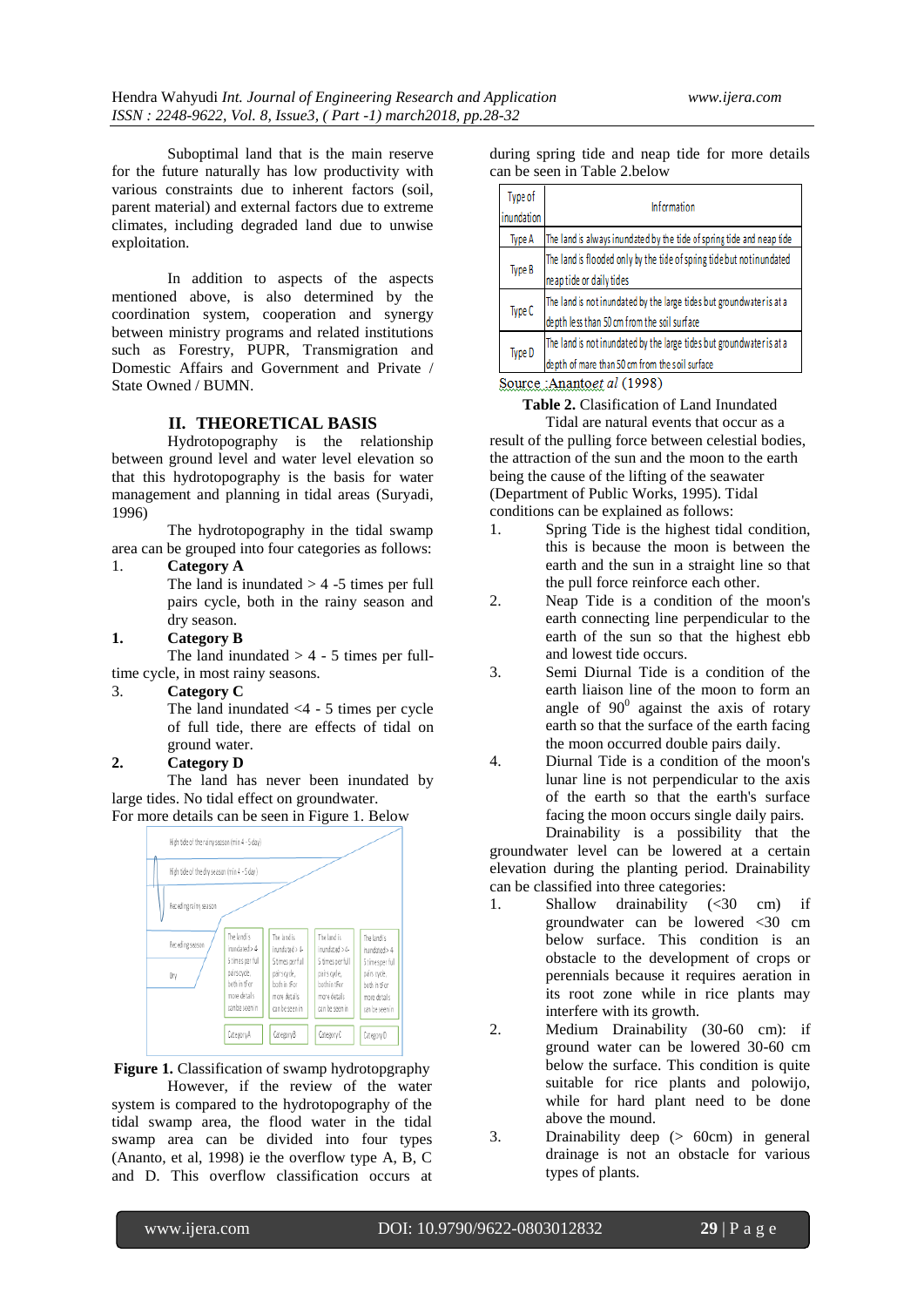The effect of salin intrusion on tidal land can be classified into two categories:

- 1 Saline,salt water intrusion (DHL> 5 mS / cm) in the main channel lasts for more than 1 month
- 2 No saline, salt water intrusion (DHL< 5 mS / cm) discharged lasting less than or equal than one month.

Unity of land in tidal areas can be divided into 10 categories with details can be seen in Table 1 below

**Table 1.** Land Unit in tidal areas

| No             | <b>Units of</b><br>Land | Description of land characteristics                          |  |  |
|----------------|-------------------------|--------------------------------------------------------------|--|--|
| 1              | $SL-I$                  | Tidal irrigation soils (hydrotopography A and B), No Saline  |  |  |
| $\overline{2}$ | $SL-H$                  | mineralized soil pyrite, muck, saline, drainability <60 cm   |  |  |
| 3              | $SL-III$                | mineralized soil pyrite, muck, saline, drainability > 60 cm  |  |  |
| 4              | SL-IV                   | Mineralized soil, muck, no saline, drainability <60 cm,      |  |  |
|                |                         | hydrotopography C/D                                          |  |  |
| 5              | SL-V                    | Mineralized soil, muck, no saline, drainability >60 cm,      |  |  |
|                |                         | hydrotopography C/D                                          |  |  |
| 6              | SL-VI                   | Peatsoil, peat thickness > 50cm, ash content< 25%            |  |  |
| 7              | SL-VII                  | Land of ry transition, very low fertility, KTK < 5 me/100g.  |  |  |
| 8              | SL-VIII                 | Mineralized soil, no pyrite, no saline, drainabiity <60 cm,  |  |  |
|                |                         | hydrotopography C/D                                          |  |  |
| 9              | SL-IX                   | Mineralized soil, no pyrite, no saline, drainabiity > 60 cm, |  |  |
|                |                         | hydrotopography C/D                                          |  |  |
| 10             | SL-X                    | Mineralized sil, no pyrite, saline                           |  |  |

Based on land use type and land unit characteristic, the distribution of tidal water zone of tidal area can be divided into eight categories for clarity can be seen in Table 2. The following

**Tabel 2.** WMZ in Tidal Areas.

| No | <b>WMZ</b>       | land Unit | <b>Description ZPA</b>                                            |
|----|------------------|-----------|-------------------------------------------------------------------|
| 1  | WMZ I            | VI        | Peat soil, Planted with hard plants                               |
| Ž  | WMZ II           | I         | Transisi soil, lo fertility, Planted with hard plants             |
| 3  | WMZ III          |           | land of tidal irrigation, planted with rice paddy                 |
| 4  | WMZ <sub>N</sub> | IV, V     | soil of pyrite, muck, planted rice paddy irrigation pump          |
| 5  | WMZ V            | VIII, IX  | soil of no pyrite, muck, planted rice paddy irrigation pump       |
| 6  | WMZ VI           | II, V, IX | Soil of pyrite/muck, drainability > 60 cm, Planted ith hardplants |
| 7  | <b>WMZ VII</b>   | VII, X, X | Soil of no pyrite, Planted with rain fed rice                     |
| 8  | WMZ VIII         |           | II, III, IV, V Soil of pyrite, planted with rain fedrice          |

# **III. METHOD**

The research method used to inventory the condition of swamp rantaurasau irrigation area in TanjungJabungTimur Regency is done by conducting direct survey in the field. Data were collected by observation, measurement and documentation on the condition of swamp rantaurasau irrigation area.

Field interviews were conducted in an unstructured way to the communities around the

irrigation area of swamp rantaurasau to be able to freely explore the public's understanding of the utilization of swamp irrigation areas.

The results of interviews recorded and recorded and then processed in a qualitative way then analyzed to obtain a comprehensive picture of the condition of the area of irrigation area swamp rasaurasau.

## **IV. RESULT AND DISCUSSION**

The results of hydrotopography analysis of swamp rataurasau if grouped in hydrotopography can be categorized as follows:

- Category B with the understanding of the inundated lands> 4-5 times the full-peak cycle in most of the rainy season with an area of 1698.73 hectares
- Category C with the understanding of land inundated <4-5 times the full-moon cycle, there are tidal effects on groundwater with an area of 8717.70 hectares.
- Category D with the understanding of land is never inundated by large tides, there is no effect of tidal on groundwater with an area of 1072 hectares.

Analyze drainability of swamp area. Rantau Rasau, is done by comparing the elevation of the land with the tidal surface elevation of the plan. The analysis shows that the elevation of land in DR.Rantau Rasau area has drainability> 60 cm.

From the sampling of land conducted on rantaurasau area can be concluded that the soil condition as follows:

- Swamp clay of no pyrite 8717.59 hectares.
- Swamp clay of pyrite 1698.73 hectares
- Peat Soil 1072.11 hectares.

The Unit of land for the swamp RantauRasau tidal area can be divided into two namely

- Land Unit IX with a total area of 8717.59 hectares
- Land unit V with a total area of 5.579,43 hectares

Evaluation of land suitability on land units, mainly based on physical aspects, whereas soil fertility is not all taken into account.

 Land unit V : This land unit of peat soils has a drainability of more than 60 cm. for this land can be planted in the rainy season alone because in general the height of this land is somewhat higher than the unit of land 4, the difficulty to hold water much larger. This land is also suitable for planting polowijo in the rainy season.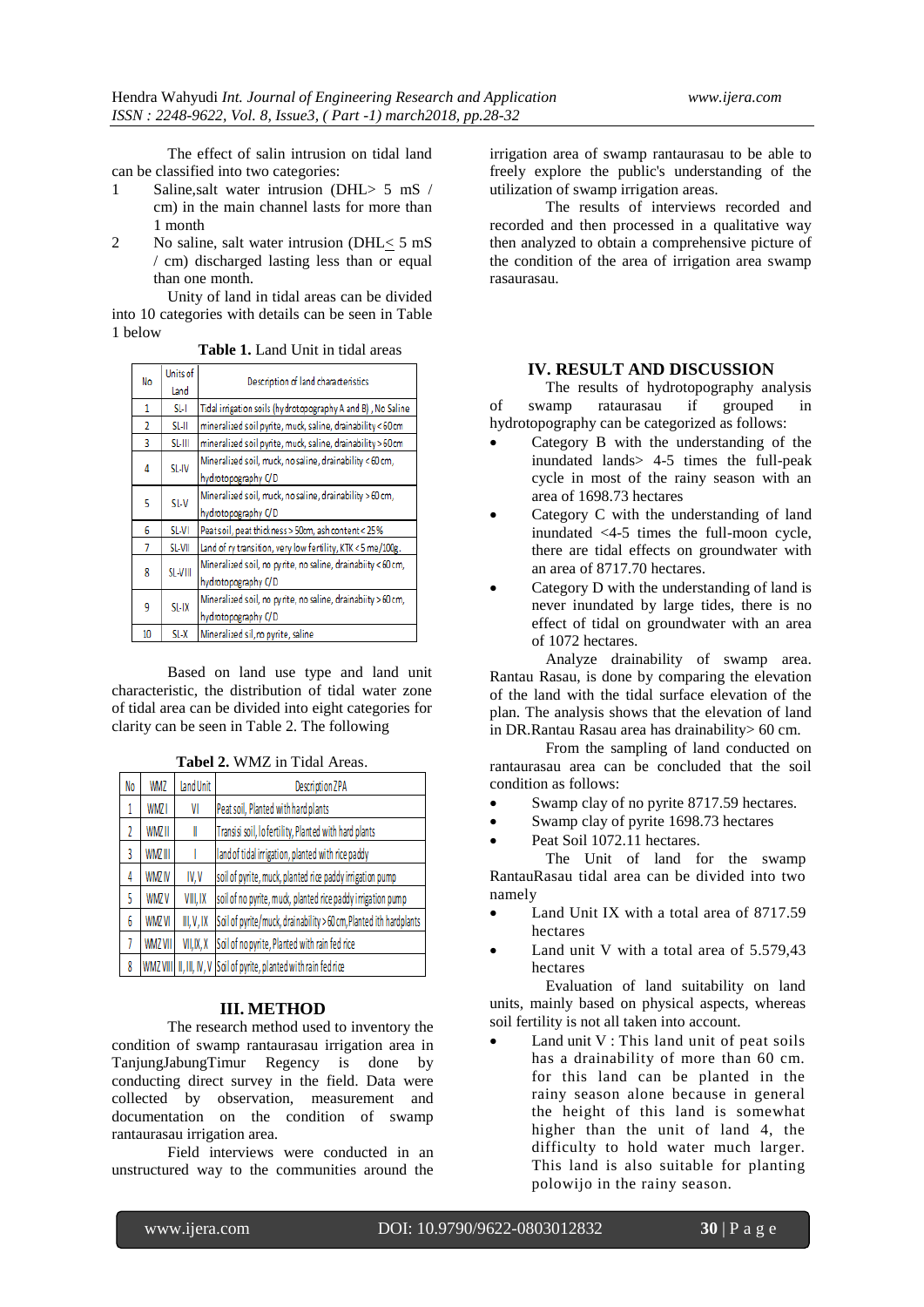Land unit IX :This lanis non-toxic, nonsaline soil, has a drainage depth of > 60cm. This area can not be irrigated by tidal or only during rainy season only.

Water management zone is the zone of application of a water management system so that there is no conflict of interests of water management within the zone. The results of the development of rawarasau swamp area are included in the golngan water management type VI unit of 8407.66 hectares and the water management zone VIII of 5889.36 hectares.

The pattern of planting in the irrigation area of swamp rataurasau based on field search results are as follows:

- Rice fields of 1.506, 91 hectares
- Fields of 41.46 hectares
- Coconut deep of 729.15 hectares
- Palm oil of 8.912,76 hectares
- Rubber of 2.296,1 hectares
- Bushes of 366 hectares
- Another is equal to 444,64 hectares

The results of the length measurement of the channel conducted in the field obtained the primary channel length as follows:

- Primery channel 1 along 5.944,21 meter
- Primery channel 2 along 2.590,62 meter
- Primery channel 3 a long 12.357,43 meter
- Primery channel 4 a long 13.190,46 meter
- Primery channel 5 a long 12.706,18 meter follows:
- Swamp land can be utilized because of the good drainage system, good drainage system then the process of land washing and the process of entry of fresh water to support the





growth of plants can be arranged in

- Primery channel 6 a long 5.375,61 meter
- Primery channel 7 a long 10.617,68 meter
- Primery channel 8 a long 11.539,41 meter
- While the measurement of the length of secondary channels conducted in the field obtained the length as follows:
- Paritchannel 11 a long 2.198,72 meter
- Paritchannel 14 a long 2.516,60 meter
- Secondary Channel 10 a long9.035,62 meter
- Secondary Channel 11 a long 6.346,39 meter
- Secondary Channel 12 along 8.706,97 meter
- Secondary Channel 13 a long 5.452,12 meter
- Secondary Channel 14 a long 6.307,66 meter
- Secondary Channel 15 a long 6.111,1 meter
- Secondary Channel 16 a long 662,30 meter
- Secondary Channel 17a long 9.035,62 meter
- The survey results of the condition of buildings in the irrigation area of swamp rasaurawa are as follows:
- The buildings of the sliding door of 135 units
- The Buildings skotbalk doors as much 3
- The Culvert as much 33 units
- The Dock as much 3 units
- The bridge as much 105 units
- The Condition of building and the cannal in most circumstances is damaged

The discussion is done based on the data obtained in the field and result the analysis conducted is as

> accordance with the needs of plant growth. Damaged building conditions can be an obstacle for farmers to grow rice.

 If viewed from the economic side based on the results of interviews of the





population then it appears a presumption